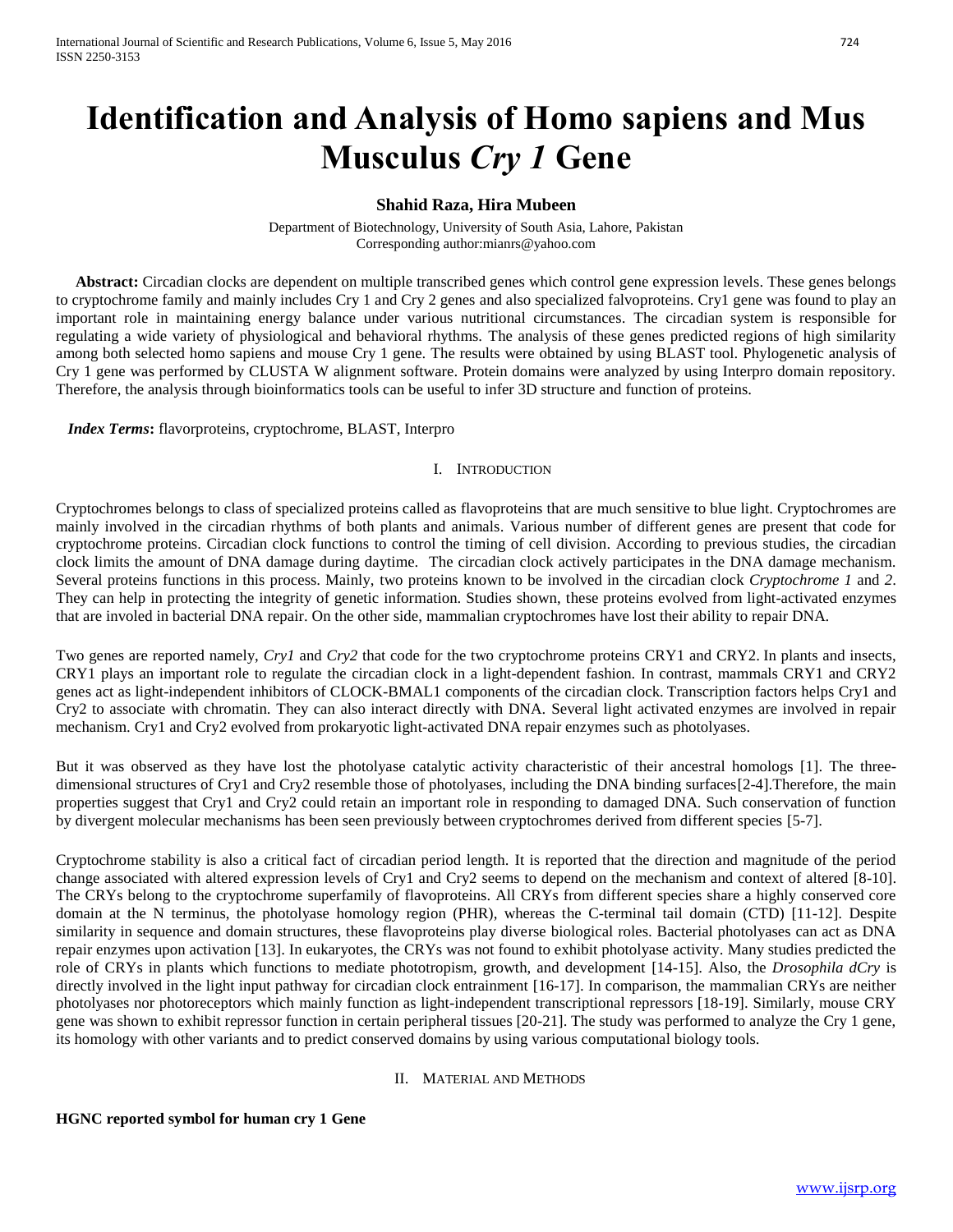International Journal of Scientific and Research Publications, Volume 6, Issue 5, May 2016 725 ISSN 2250-3153

The human cry 1 gene was searched in Hugo Gene Nomenclature Committee.

# **Sequence retrieval of human cry 1 gene**

Sequence of cry 1 gene was retrieved from NCBI-Genbank data repository.

### **Chromosomal Map Analysis**

Chromosomal Map of the selected human and mouse cry 1 genes were analyzed by using Ensemble software.

# **Sequence Alignments**

Sequences of both genes were aligned by using NCBI BLAST tool.

### **Homology Matching**

Homology searching shows the predicted homologs of cry 1 gene.

### **Domain Analysis**

The putative conserved domain of human cry 1 gene was found by using InterPro data repository.

### **Phylogenetic Analysis**

The phylogenetic was performed by using T-Coffee CLUSTAL W tool.

# III. RESULTS

The cry 1 gene analysis shows its various homologs in mouse and rat. The alignment results shown the region of high similarity which helps to identify various protein domains and also to study their evolutionary relationships.

### **HGNC reported symbol for human cry 1 Gene**

The Human genome nomenclature indicates the approved symbol as cryptochrome circadian clock 1 and approved symbol as CRY1.

### **Chromosomal Map Analysis**

Chromosomal Map of the selected human and mouse cry 1 genes were analyzed by using Ensemble software. The gene was found to be located at chromosome no 12.

# Chromosome 12: 106,991,364-107,093,829





# **Sequence retrieval of human cry 1 gene**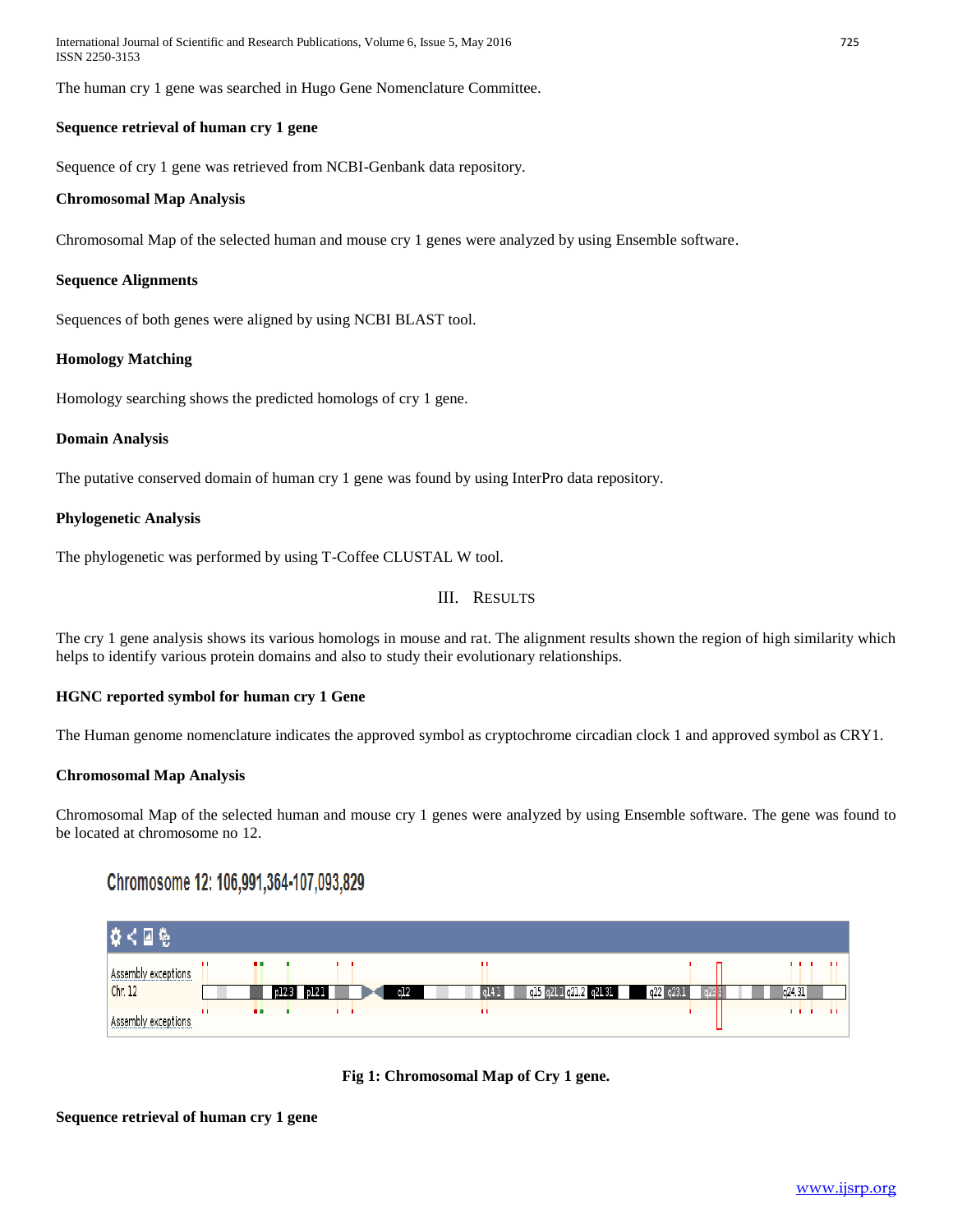International Journal of Scientific and Research Publications, Volume 6, Issue 5, May 2016 726 ISSN 2250-3153

Sequence of cry 1 gene was retrieved from NCBI-Genbank data repository. The accession number is gi|22539646|gb|BC030519.1| Homo sapiens cryptochrome 1 (photolyase-like), mRNA (cDNA clone MGC:40475 IMAGE:5169081), complete cds.

# **Sequence Alignments**

Sequences of both genes were aligned by using NCBI BLAST tool. The results shown region of high similarity by matching query sequence with the subject sequence.

Homo sapiens cryptochrome 1 (photolyase-like), mRNA (cDNA clone MGC:40475 IMAGE:5169081), complete cds Sequence ID: gb|BC030519.1| Length: 3044 Number of Matches: 1

| V Next Match A Previous Matcl<br>Range 1: 1 to 3044 GenBank Graphics |                 |  |               |                                                              |            |               |     |
|----------------------------------------------------------------------|-----------------|--|---------------|--------------------------------------------------------------|------------|---------------|-----|
| <b>Score</b>                                                         |                 |  | <b>Expect</b> | <b>Identities</b>                                            | Gaps       | <b>Strand</b> |     |
|                                                                      | 5622 bits(3044) |  | 0.0           | 3044/3044(100%)                                              | 0/3044(0%) | Plus/Plus     |     |
| Query                                                                | 1               |  |               | CGGGACCGGTCACCGGCCGGCAACCGTCCAGCGGCCTCGACCACCGCCTCTAGCCTCCGT |            |               | 60  |
| Sbjct                                                                | 1               |  |               | CGGGACCGGTCACCGGCCGGCAACCGTCCAGCGGCCTCGACCACCGCCTCTAGCCTCCGT |            |               | 60  |
| Query                                                                | 61              |  |               | TCCCGGTCCTTTCTCCCGGGCCGAGAGACAGCGTCGCCGACAGGGGCTCATTCCCCTCCG |            |               | 120 |
| Sbjct                                                                | 61              |  |               | TCCCGGTCCTTTCTCCCGGGCCGAGAGACAGCGTCGCCGACAGGGGCTCATTCCCCTCCG |            |               | 120 |
| Query                                                                | 121             |  |               | GITCTCCTCGGTGACTCACCTCGGGCGGGCCGTTTTGTCTTTAGGGGCCGCCTTGGTGGG |            |               | 180 |
| Sbjet                                                                | 121             |  |               | GITCTCCTCGGTGACTCACCTCGGGCGGGCCGTTTTGTCTTTAGGGGCCGCCTTGGTGGG |            |               | 180 |
| Query                                                                | 181             |  |               | GCGAGGTTTCCTTGACGAATCTCCTGGGGCCGTCCGTGCCGGCTCGGGCCGTCGTGGCGA |            |               | 240 |
| Sbjct                                                                | 181             |  |               | GCGAGGTTTCCTTGACGAATCTCCTGGGGCCGTCCGTGCCGGCTCGGGCCGTCGTGGCGA |            |               | 240 |
| Query                                                                | 241             |  |               | CTCGAGCTCCTGGAACTTGCTCAGGCTCCGGAGGTCCGAGGCCCTCGAAGTTATGCGTCG |            |               | 300 |
| Sbjct                                                                | 241             |  |               | CTCGAGCTCCTGGAACTTGCTCAGGCTCCGGAGGTCCGAGGCCCTCGAAGTTATGCGTCG |            |               | 300 |
| Query                                                                | 301             |  |               | CCTCCAGGCGGTTGCGGCGGGCGGGGCTCCTAAAGGGCGTCACACCCGGACTCCGCCGA  |            |               | 360 |
| Sbjct                                                                | 301             |  |               | CCTCCAGGCGGTTGCGGCGGGCGCGGGCTCCTAAAGGGCGTCACACCCGGACTCCGCCGA |            |               | 360 |
| Query                                                                | 361             |  |               |                                                              |            |               | 420 |
| Sbjct                                                                | 361             |  |               |                                                              |            |               | 420 |
| Query                                                                | 421             |  |               | CTCCTCGGAGTCATTTTTTCCTGTTCCCCCTCTGCCGCCCTTTCCTCACGCCCCGGGTGA |            |               | 480 |
| Sbjct                                                                | 421             |  |               | CICCICGGAGICATITITICCIGIICCCCCICIGCCGCCCTIICCICACGCCCCGGGIGA |            |               | 480 |
| Query                                                                | 481             |  |               |                                                              |            |               | 540 |
| Sbjct                                                                | 481             |  |               |                                                              |            |               | 540 |

**Fig 2: BLAST similarity results of selected human and mouse Cry 1 genes.**

### **Homology Matching**

Homology searching shows the predicted homologs of cry 1 gene.

#### **Homologs**

**The two homologs of CRY 1 gene was found. One in mouse genome and other in Rat genome. The predicted result are shown in the table below.**

| <b>Organism</b>   | <b>Symbol</b> | <b>Database</b> |
|-------------------|---------------|-----------------|
| Mus musculus      | Cry1          | MGI:1270841 C   |
| Rattus norvegicus | Cry1          | RGD:735083 D    |

|  | <b>Table 1: Homologs of Cry 1 Gene</b> |  |  |  |
|--|----------------------------------------|--|--|--|
|--|----------------------------------------|--|--|--|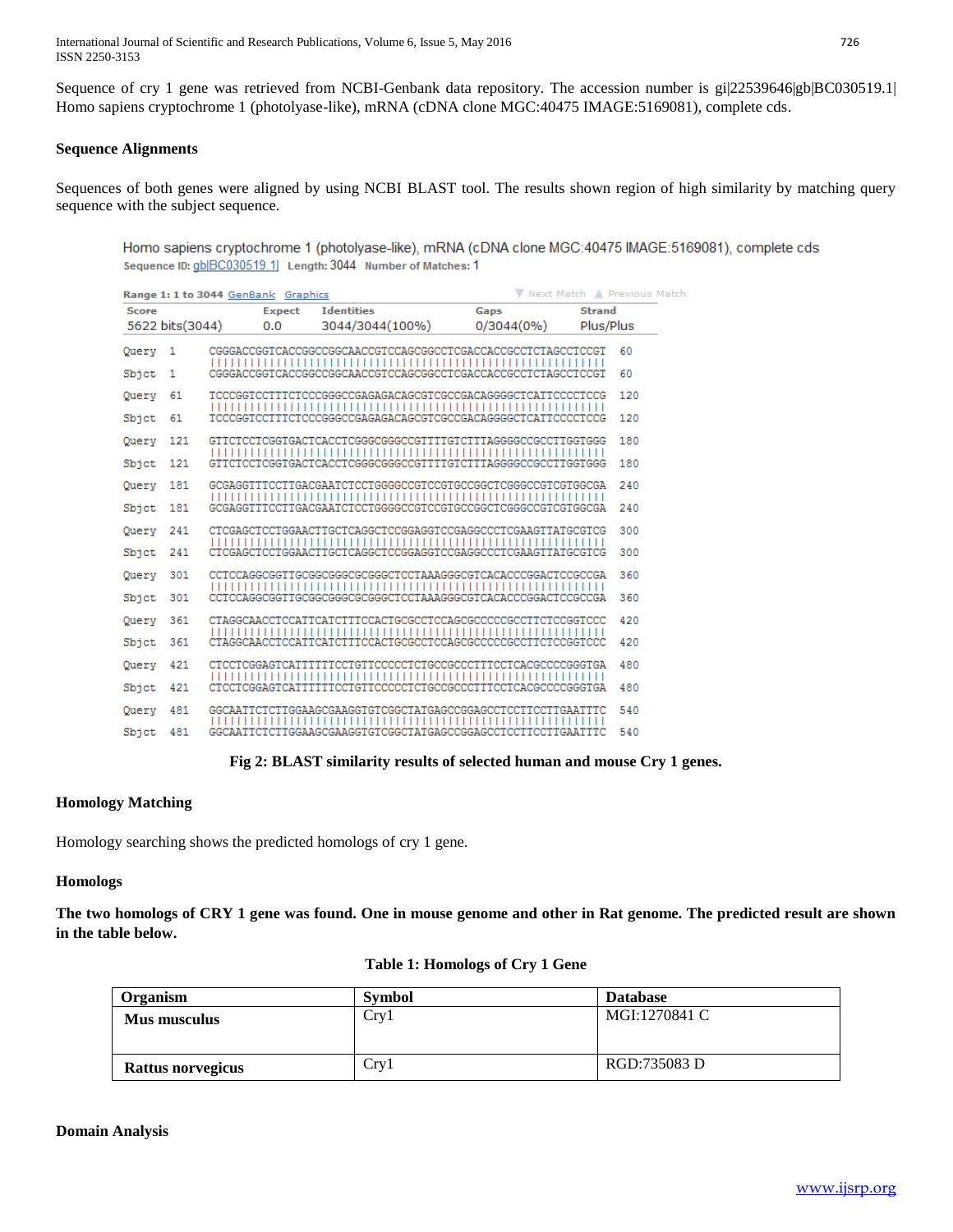# **The putative conserved domain of human cry 1 gene was found by using InterPro data repository.**



**Fig 3: Interpro results for Protein domains of homo sapiens Cry 1 gene**

# **Mouse Cry 1 gene Sequence Retrieval**

**The sequence for mouse cry 1 gene was obtained with accession Id gi|372099100:c85185054-85131700 Mus musculus strain** C57BL/6J chromosome 10, GRCm38.p3 C57BL/6J

### **Mouse Cry 1 Gene Chromosomal Map Analysis**



**Fig 4: Chromosomal Map for mouse Cry 1 gene.**

### **Phylogenetic Analysis**

**The phylogenetic analysis of both human and mouse cry 1 gene was performed by using T-Coffee CLUSTAL W software. The study predicted their evolutionary lineage with common ancestors.**

| Phylogram                                     |                                                     |
|-----------------------------------------------|-----------------------------------------------------|
| Branch length: $\odot$ Cladogram $\odot$ Real |                                                     |
|                                               | qi   22539646   qb   BC03<br>$-1222000100 - 051105$ |

0519.1 0.37422 gi 372099100\_c85185054-85131700 0.37422

# **Fig 5: Phylogenetic tree for human and mouse Cry 1 gene obtained through T-Coffee CLUSTAL W.**

### IV. DISCUSSION AND CONCLUSION

Cryptochromes functions as a receptor for blue and ultraviolet (UV-A) light that share sequence similarity to certain enzymes like DNA photolyases. Studies shown cryptochromes have no photolyase activity. Moreover, they are widely distributed in bacteria and eukaryotes but are not found in archaea. The first cryptochrome gene to be identified was *Arabidopsis CRY1*. Homology studies shown similarities in many plants and animals. It was observed from previous reports that animal cryptochromes act as components of the circadian clock that and as photoreceptors that mediate entrainment of the circadian clock to light. The circadian clock is important to regulate various physiological processes and circadian rhythms in different gene expression levels. Its basic composition is based on